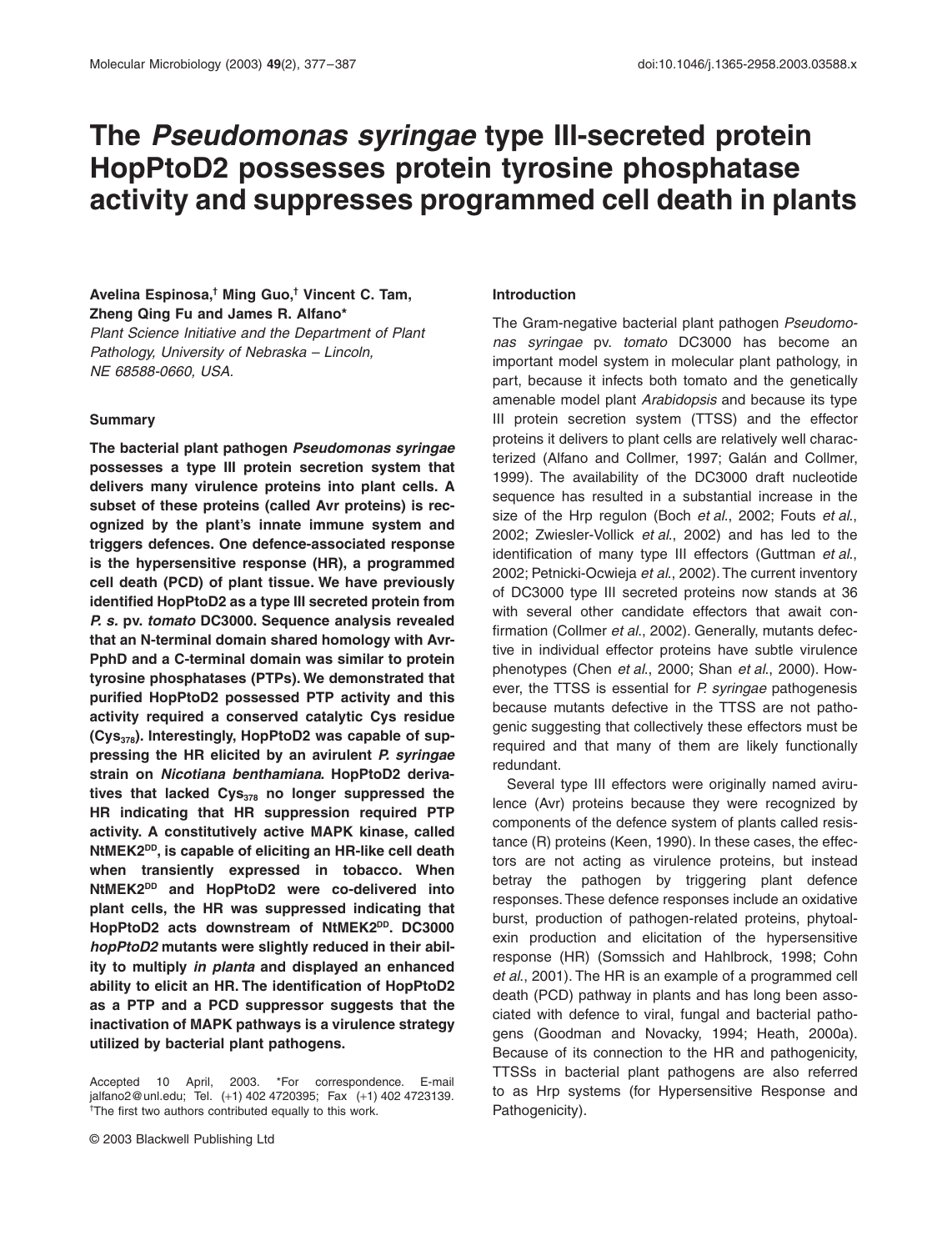The actions and targets of *P. syringae* effectors that promote pathogenicity remain elusive (Staskawicz *et al*., 2001). However, there were early indications that *P. syringae* could suppress the induction of defence related transcripts during infections on host plants (Jakobek *et al*., 1993). Recent studies show that several *P. syringae* effectors contain biologically active cysteine protease catalytic triads similar to those found in YopJ and YopT from animal pathogenic *Yersinia* species (Orth *et al*., 2000; Shao *et al*., 2002). The plant targets for these proteins are currently unknown. The effector proteins AvrB and AvrRpm1 interact with the plant protein RIN4, which appears to act as a negative regulator of plant defences (Mackey *et al*., 2002). In an important conceptual advance, two papers established genetically that the presence of the effectors VirPphA, AvrPphF and AvrPphC individually in *P. s. phaseolicola* were capable of blocking the HR on specific cultivars of bean (Jackson *et al*., 1999; Tsiamis *et al*., 2000). It was hypothesized that the HR blocking activity of the effectors could be due to the following: blockage of Avr secretion from bacterial cells and/or translocation into plant cells; modulation of signal transduction pathways within plant cells; or interference between Avr proteins once inside plant cells preventing their recognition by the surveillance system of the plant. Indeed, earlier reports seemed to support the last hypothesis because the presence of an Avr protein prevented the recognition of another Avr protein by the plant immune system (Reuber and Ausubel, 1996; Ritter and Dangl, 1996).

The DC3000 genome contains two ORFs whose predicted products share homology with AvrPphD, a welldistributed Avr protein originally identified from *P. s. phaseolicola* (Arnold *et al*., 2001). Both of these ORFs, initially designated *avrPphD1<sub>Pto</sub>* and *avrPphD2<sub>Pto</sub>*, have Hrp promoters upstream and are expressed in a Hrpdependent manner (Fouts *et al*., 2002). Subsequently, both  $AvrPphD1_{Pto}$  and  $AvrPphD2_{Pto}$  were identified as type III secreted proteins and renamed HopPtoD1 and HopPtoD2 (Petnicki-Ocwieja *et al*., 2002). *hopPtoD2* is located within the chromosome in a cluster of *hrp*-related genes in an apparent pathogenicity island (Pai) not linked to the Hrp Pai that encodes the TTSS apparatus (Alfano *et al*., 2000; Badel *et al*., 2002). In this report we show that HopPtoD2 possesses a C-terminal domain that shares similarity with protein tyrosine phosphatases (PTPs). We demonstrate that HopPtoD2 is an active PTP capable of suppressing the HR elicited by an avirulent *P. syringae* strain. Moreover, HopPtoD2 transiently expressed *in planta* was capable of suppressing the HRlike response elicited by a mitogen-activated protein kinase (MAPK) pathway. Our research suggests that inactivation of MAPK pathways are a pathogenic strategy employed by bacterial plant pathogens to circumvent the innate immune system of the plant.

## **Results**

*HopPtoD2 has an N-terminal domain that possesses amino acid similarity with the avirulence protein AvrPphD and a C-terminal domain similar to protein tyrosine phosphatases*

We reported that HopPtoD2 was secreted in culture by the TTSS of *P.* s*. tomato* strain DC3000 (Petnicki-Ocwieja *et al*., 2002). HopPtoD2 is 468 amino acids in length with a predicted molecular mass of 51.4 kDa. Based on comparisons with proteins in the databases, HopPtoD2 appears to have a modular organization (Fig. S1A in *Supplementary material*). BLASTP searches (Altschul *et al*., 1997) revealed that the amino terminal 200 amino acids share high similarity with several AvrPphD homologues present in other *P. syringae* pathovars as well as other plant pathogens (Fig. S1B, see *Supplementary material*). It is important to note that all of the other AvrPphD homologues share similarity throughout their entire sequence, whereas the similarity with HopPtoD2 is limited to the amino terminus of these proteins.

Our initial BLASTP searches showed that a C-terminal domain of HopPtoD2 shared sequence identity with an ORF (CAP0014) from *Clostridium acetobutylicum* (*E*value 4e-26), which is predicted to encode a protein tyrosine phosphatase (PTP) as well as other PTPs including *avrBs1*-associated ORF1 from *X. c. vesicatoria* (Ronald and Staskawicz, 1988). The BLASTP searches also showed that the region of PTP similarity within HopPtoD2 contains a conserved catalytic domain of PTPs (pfam00102). PSI-BLAST searches further confirmed this similarity. Several of the PTPs showing similarity with HopPtoD2 are shown in Fig. S1C (see *Supplementary material*). HopPtoD2 has the invariant residues (HCxxGxxRS/T) present in the catalytic domains of functional PTPs (Denu *et al*., 1996). Another indication that HopPtoD2 contained a PTP domain was that the threading program 3D-PSSM predicted that the C-terminal region of HopPtoD2 folds similar to several known PTP protein structures present in the structural classification of proteins database (Kelley *et al*., 2000). Thus, HopPtoD2 appears to be a modular protein that contains an amino terminal domain homologous to AvrPphD and a carboxy terminal domain that has similarity with PTPs.

## *The AvrPphD domain of HopPtoD2 is widely distributed among* P. syringae *pathovars, whereas the PTP domain appears to be less common*

Because of the modular nature of HopPtoD2 and considering that all of the other known homologues of AvrPphD do not contain a PTP domain, we sought to determine how prevalent this allele was in other *P. syringae* pathovars as well as other bacterial plant pathogens. DNA gel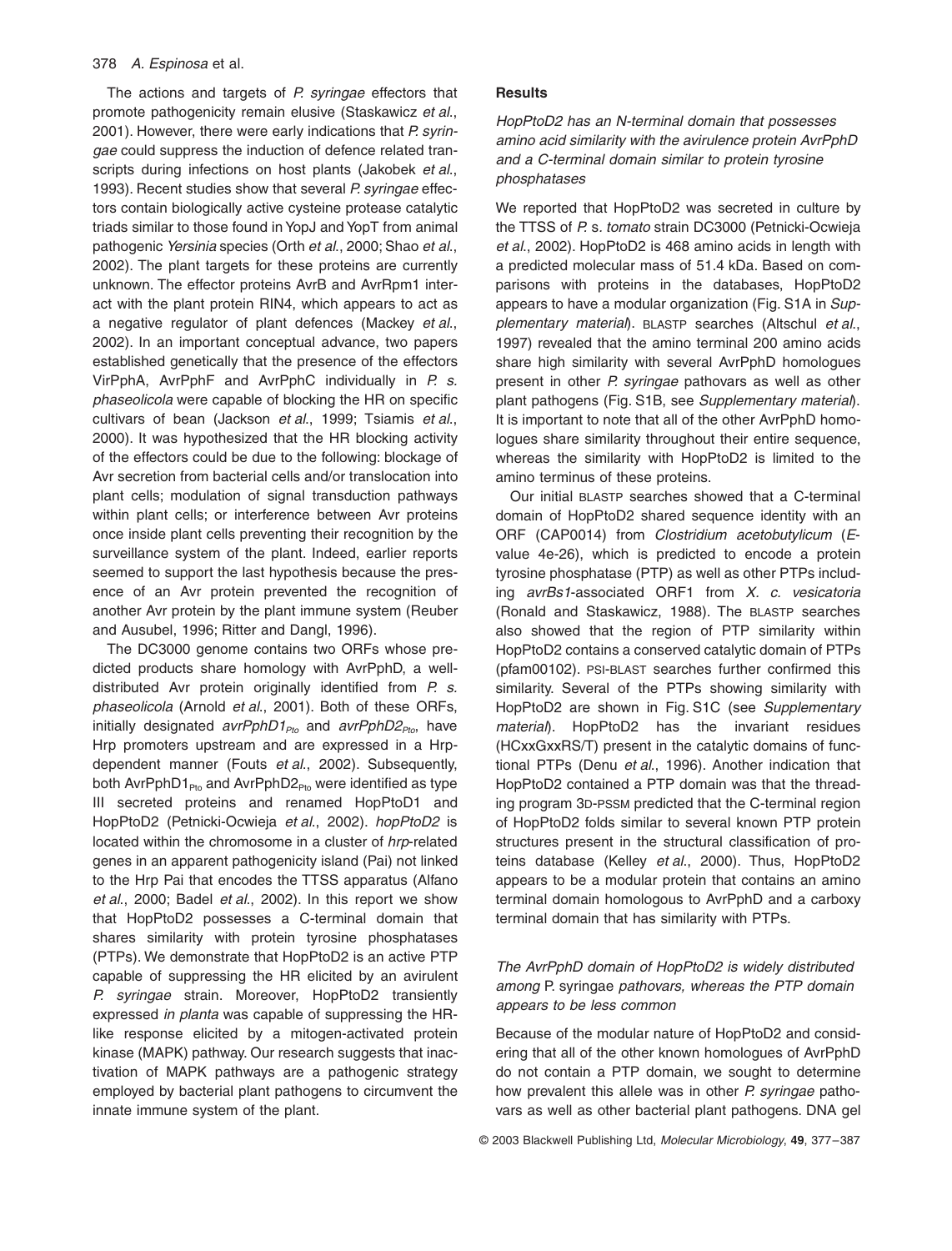

**Fig. 1.** DNA gel blot analysis of the distribution of the AvrPphD and PTP domains of HopPtoD2 in *P. syringae* strains and other plant pathogens. DNA from different bacteria was digested with *Bam*HI and *Bgl*II restriction enzymes and transferred to a nylon membrane and probed with either a fragment corresponding to the AvrPphD domain (A) or the PTP domain (B). Numbered lanes correspond to the following bacteria: 1, *P. s. tomato* DC3000; 2, *P. s*. *tomato* Pt23; 3, *P. s*. *tomato* 3357; 4, *P. s*. *tomato* 133; 5, *P. s. maculicola* 84–67; 6, *P. s. maculicola* 84–59; 7, *P. s. maculicola* NCPPB1886; 8, *P. s. maculicola* 438; 9, *P. s. glycinea* race 4; 10, *P. s. phaseolicola* HB10Y; 11, *P. s. phaseolicola* 343; 12, *P. s. pisi* 11; 13, *P. s. syringae* 61; 14, *P. s. syringae* B728A; 15, *P. s. tabaci* 11528; 16, *E. chrysanthemi* 3937; 17, *X. c. vesicatoria* 82–8. Molecular mass markers are indicated.

blots probed with a DNA fragment corresponding to the AvrPphD domain showed that this domain is widely present in other *P. syringae* strains (Fig. 1A). This is consistent with another report indicating that *avrPphD* alleles are distributed through many *P. syringae* strains (Arnold *et al*., 2001). We did not detect any hybridization of this fragment with total DNA from the other bacterial plant pathogens tested (Fig. 1A). However, *avrPphD* homologues have been identified in several other bacterial plant pathogens by sequencing, but their limited similarity to *hopPtoD2* would prevent their detection with DNA gel blots (Noel *et al*., 2001; Guo *et al*., 2002; Salanoubat *et al*., 2002). We found that fewer *P. syringae* strains contained DNA that could hybridize to a fragment corresponding to the PTP domain of HopPtoD2, and interestingly, other than DC3000 only *P. s. maculicola* strains hybridized (Fig. 1B). Thus, in our survey, the nucleotide sequence corresponding to the PTP domain was not broadly distributed in *P. syringae*.

## *Affinity-purified HopPtoD2 possesses tyrosine phosphatase activity*

An affinity-purified GST-HopPtoD2 fusion protein encoded by pLN173 was used to determine if HopPtoD2 had PTP enzymatic activity. This fusion protein formed aggregates in *E. coli*. Thus, in order to extract GST-HopPtoD2 from inclusion bodies, it was solubilized with detergents and renatured (see *Experimental procedures*). GST-HopPtoD2 was subsequently tested for its ability to dephosphorylate phosphotyrosine-containing peptides derived from either the insulin receptor (residues 1142– 1024) or EGF receptor (residues 1014–1024). GST-HopPtoD2 was active on both peptides and the results observed using the insulin receptor peptide are shown (Fig. 2). We also tested a GST-HopPtoD2 protein that contained a Ser in the place of  $Cys_{378}$  (GST-HopPtoD2<sub>C378S</sub>) encoded by pLN234. Several studies have shown that this conserved Cys is required for PTP activity (Zhang and Dixon, 1994). When GST-HopPtoD $2_{C378S}$  was used in this assay, near background levels of PTP activity were detected indicating that HopPtoD2 had a similar catalytic mechanism as other characterized PTPs (Fig. 2). To determine whether HopPtoD2 was a dual-specificity phosphatase (DSP) that possessed Ser/Thr phosphatase activity we tested if GST-HopPtoD2 could dephosphorylate 32P-labelled Ser/Thr residues of the myelin basic protein. Under the conditions used, we were unable to detect any liberated inorganic phosphate indicative of Ser/Thr phosphatase activity (data not shown). Thus, it appears that HopPtoD2 is a PTP not a DSP.



**Fig. 2.** Tyrosine phosphatase activity of purified GST-HopPtoD2. The PTP activity of purified fusion proteins GST-HopPtoD2 and GST-HopPtoD2<sub>C378S</sub> was measured using a colorimetric PTP assay (see *Experimental procedures*). Results are shown from experiments that used a Tyr-phosphorylated peptide from the insulin receptor as the substrate. Reactions were performed at room temperature for 10 min with the indicated amounts of fusion proteins. The vector alone, which produced GST, was used as a negative control. Protein tyrosine phosphatase 1 $\beta$  (PTP-1 $\beta$ ) was used as a positive control at a 1/20 dilution. These experiments were repeated at least three times with similar results.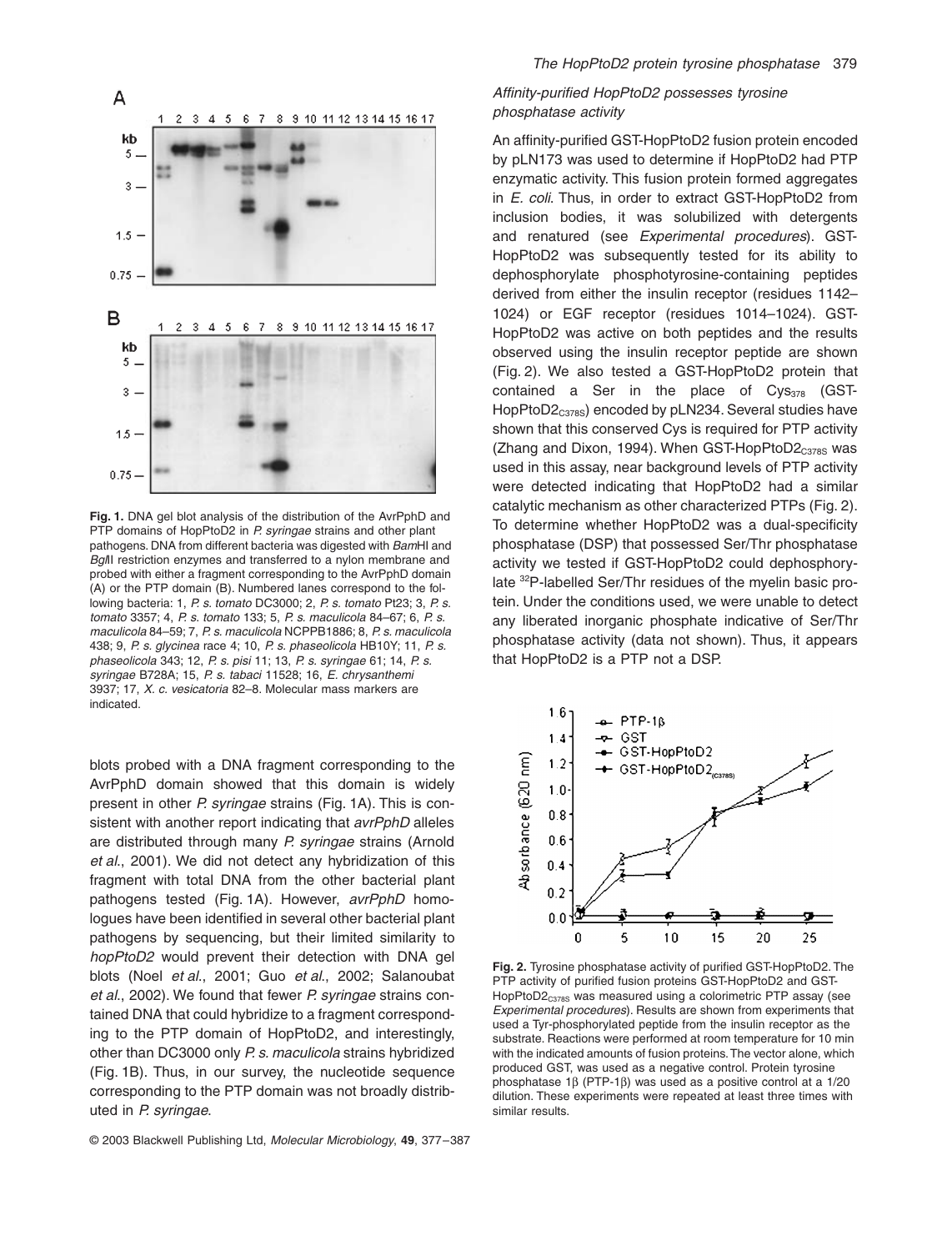## *HopPtoD2 suppresses the hypersensitive response elicited by an avirulent* P. syringae *pathovar*

Ectopic expression of *hopPtoD2* in *P. s. phaseolicola* NPS3121 (*Pph*) did not lead to a detectable increase in virulence of *Pph* on *A. thaliana* (data not shown). We next tested whether *Pph*(pLN56) could alter the ability of this pathogen to elicit a defence-associated HR on *N. benthamiana.* To do so, we infiltrated *Pph*(pLN56) into leaves of *N. benthamiana* alongside *Pph* containing the control vector. *Pph* produced an HR on *N. benthamiana* within approximately 12 h. Interestingly, *Pph*(pLN56) expressing HopPtoD2 did not elicit an HR during this same time period (Fig. 3A). However, an HR was elicited by *Pph*(pLN56) about 24 h after the onset of the HR induced by *Pph (*data not shown). This delayed HR phenotype appeared to be dependent on which test plant was used because the delay in the onset of the HR was much shorter when *Pph*(pLN56) was infiltrated into tobacco (*N. tabacum* cv. Xanthi)(data not shown). To determine if the HR suppression phenotype that occurred when *hopPtoD2* was provided *in trans* was due to PTP activity, we cloned an inactive allele of *hopPtoD2 (hopPtoD2<sub>C378S</sub>)* into the same broad-host-range vector. Bacteria carrying this construct, pLN214, produced simi-



lar amounts of HopPtoD2 as produced by pLN56 (data not shown). When *Pph*(pLN214) was infiltrated into *N. benthamiana* an HR occurred within 12 h similar to the response observed with the *Pph* control (Fig. 3A). This indicated that HopPtoD2 was capable of HR suppression and this suppression was dependent on its PTP activity. We hypothesized that HR suppression was due to HopPtoD2 acting within the plant cell to suppress a signal transduction pathway activated by the avirulent *Pph*. However, these results could also be explained by overexpression of HopPtoD2, a known type III substrate, which may alter the ability of *Pph* to elicit an HR by simply affecting the flow of protein traffic through the TTSS. To eliminate this possibility, we performed bacterial mixing experiments of *Pph* and *Pph* producing HopPtoD2. When the HopPtoD2-containing *Pph* strain was infiltrated into *N. benthamiana* 4 h before the *Pph* strain lacking HopPtoD2, the HR was suppressed for 48 h after infiltration of the second strain (Fig. 3B). Because this HR suppression occurred when HopPtoD2 was produced by only a subset of infiltrated bacterial cells, HopPtoD2 can suppress an HR elicited by independent bacterial cells. Moreover, the HR suppression activity of HopPtoD2 was not due to blockage of the type III apparatus.

**Fig. 3.** Programmed cell death elicited by an avirulent *P. syringae* or an activated MAPKK can be suppressed by HopPtoD2 in a PTPdependent manner.

A. *N. benthamiana* leaves were infiltrated with *P. s. phaseolicola* (*Pph*) carrying either pML122 (vector control); pLN56 (p*hopPtoD2*), a HopPtoD2 encoding construct; or pLN214 (phopPtoD2<sub>C378S</sub>). The middle panel shows that HopPtoD2 suppressed the HR, whereas HopPtoD2<sub>C378S</sub> had no effect on HR elicitation (right panel). B. In bacterial mixing experiments, *Pph* carrying either pML122 (vector control), pLN56 (phopPtoD2), or pLN214 (phopPtoD2<sub>C378S</sub>) were co-infiltrated into *N. benthamiana* leaf tissue with *Pph*(pML122). Each infiltrated strain was at an  $OD_{600}$  of 0.1, which is a sufficient cell density to elicit an HR. Only in treatments that produced HopPtoD2 was the HR suppressed (middle panel).

C. *Agrobacterium*-mediated transient expression of HopPtoD2 suppresses the cell death induce by the NtMEK2 MAPKK. *N. tabacum* cv. Xanthi leaves were infiltrated with *A. tumefaciens* MOG101 carrying either pPZP212 (empty vector), pLN592, a vector expressing HopPtoD2, or pLN628, a vector expressing the inactive  $\text{HopPtoD2}_{\text{C378S}}$ . Leaf panels were infiltrated with MOG101(pTA7002::ntmek2<sup>DD</sup>), which expressed active NtMEK2<sup>DD</sup> Also, included was an agroinfiltration with MOG101(pTA7002::*ntmek2*<sup>R</sup>), which expressed an inactive NtMEK2<sup>R</sup>. The NtMEK2<sup>DD</sup>-HR-like response was only suppressed when HopPtoD2 was present. The fraction underneath each picture in (A–C) indicates the number of times the results shown were observed over the number of times the experiment was performed.

D. Immunoblot of tobacco tissue infiltrated with the agroinfiltrations in (C). One cm diameter leaf disks were sampled from infiltrated tissue, crushed in liquid nitrogen, resuspended in 100  $\mu$ l 1 $\times$  SDS tracking buffer, and 20 µl of each sample was separated and analysed with SDS-PAGE and immunoblots. The NtMEK2 proteins were fused to a FLAG epitope and the HopPtoD2 proteins were fused to the haemagglutinin epitope (HA), which allowed detection in tissue with commercially available antibodies.

© 2003 Blackwell Publishing Ltd, *Molecular Microbiology*, **49**, 377–387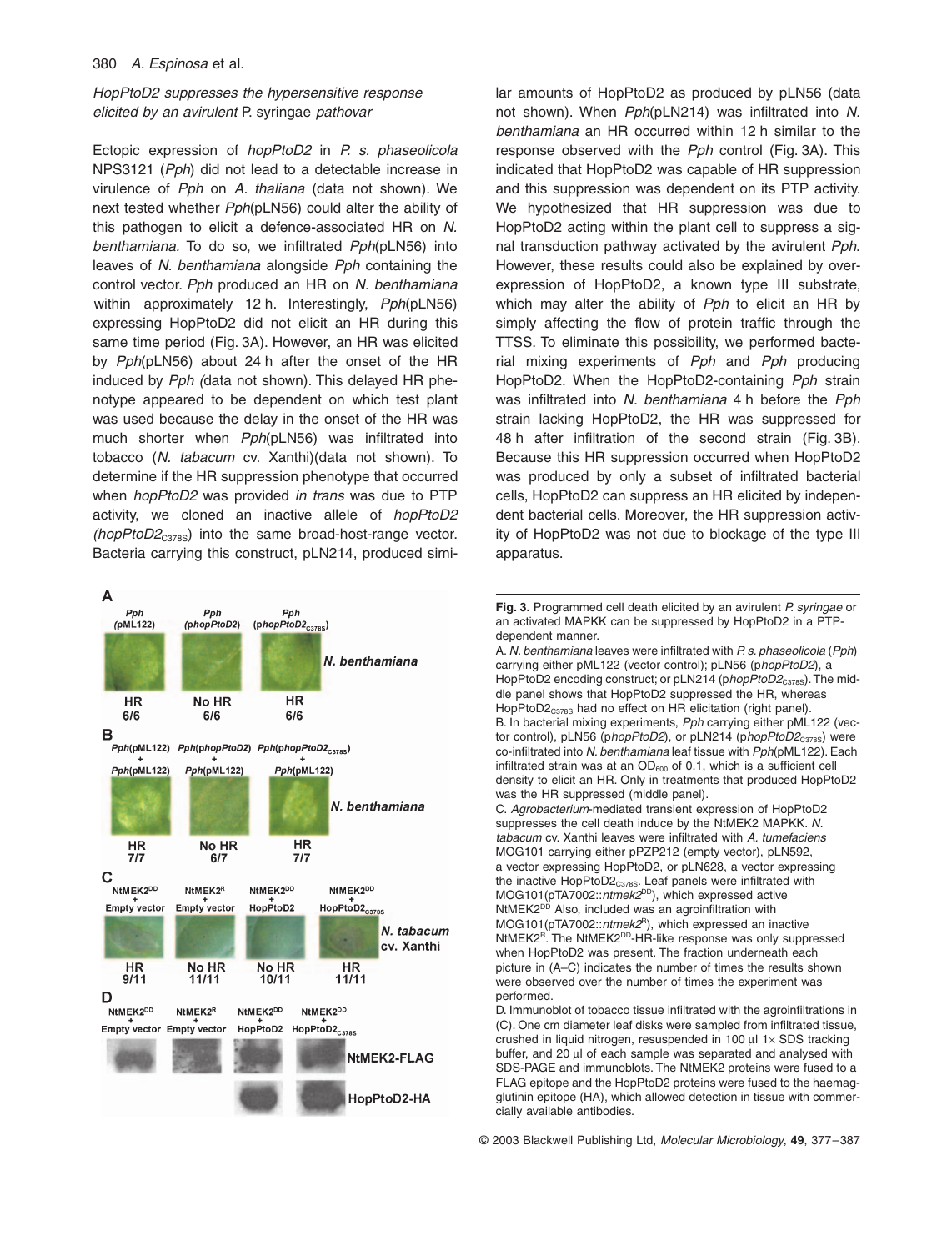It seemed likely that HopPtoD2 was acting on a signal transduction pathway inside plant cells to suppress the HR. A good candidate pathway to test was the MAPK pathway in tobacco that utilizes the SIPK and WIPK MAPKs, which are known to activate plant defences in response to abiotic and biotic stresses (Nurnberger and Scheel, 2001; Zhang and Klessig, 2001). The upstream MAPK kinase (MAPKK) for both of these MAPKs is NtMEK2 (Yang *et al*., 2001). We tested whether coexpression of NtMEK2 and HopPtoD2 in plant cells would suppress the HR-like response induced by NtMEK2 alone. To eliminate the requirement of activation of NtMEK2, we used an *ntmek2* allele that encodes an altered NtMEK2 protein, NtMEK2<sup>DD</sup>, which has its Ser and Thr residues within the phosphorylation motif replaced with Asp residues making the protein constitutively active (Yang *et al*., 2001). We infiltrated into tobacco (*N. tabacum* cv. Xanthi) an *Agrobacterium* strain carrying *hopPtoD2* on a binary vector 4 h before infiltration of a second *Agrobacterium* strain carrying *ntmek2DD.* Approximately 24 h after induction, a visible HR was observed in plant tissue infiltrated with *ntmek2DD*-containing *Agrobacterium* and a control strain, whereas, in leaf panels that expressed both HopPtoD2 and NtMEK2<sup>DD</sup>, the HR-like response caused by NtMEK2<sup>DD</sup> was suppressed (Fig. 3C). Control agroinfiltrations lacking either HopPtoD2 or an inactive NtMEK2 confirmed that the HR-like response was dependent on NtMEK2 and that the HR suppression required HopPtoD2 (Fig. 3C). Based on immunoblots, both HopPtoD2 and NtMEK2 proteins were made *in planta* in similar amounts (Fig. 3D). Similar results were observed when identical experiments were carried out with *N. benthamiana* (Fig. S2 in *Supplementary material*). Moreover, we co-infiltrated purified HopPtoD2 into tobacco with *ntmek2DD*-containing *Agrobacterium* strains and these retained the ability to elicit an HR-like response suggesting that HopPtoD2 needs to be inside plant cells to function (data not shown). The HR suppression activity of HopPtoD2 was dependent on an active PTP domain indicated by the fact that  $HopPtoD2<sub>C378S</sub>$  was unable to suppress the HR (Fig. 3C). Similar results were obtained with agroinfiltration co-delivery experiments using *N. benthamiana* (data not shown). Given that MAPKs are activated, in part, by Tyr phosphorylation (Luan, 2000), SIPK and/or WIPK represent potential HopPtoD2 targets. However, thus far, we have been unable to show a direct interaction between HopPtoD2 and either SIPK or WIPK in standard yeast two hybrid interaction assays (data not shown).

*DC3000* hopPtoD2 *mutants display an enhanced ability to elicit the HR on non-host plants consistent with HopPtoD2 acting as a PCD suppressor*

We sought to determine if mutants defective in HopPtoD2 production were altered in their ability to cause disease in host plants. We hypothesized that interactions with a host plant may not result in disease if the pathogen no longer possessed the HopPtoD2 PCD suppressor. To test this, we constructed two different types of DC3000 *hopPtoD2* mutants: UNL105 contains a marked insertion mutation and UNL112 contains an unmarked *hopPtoD2* deletion. We tested both of these *hopPtoD2* mutants for their ability to grow *in planta* and to cause disease symptoms on the host plant tomato (*Lycopersicon esculentum* cv. moneymaker). Both mutants produced disease symptoms similar to those caused by wild-type DC3000 (data not shown). However, each mutant was slightly reduced in their ability to grow in tomato and this reduction in *in planta* growth was complemented when *hopPtoD2* was supplied *in trans* as shown for UNL112 (Fig. 4A). The reduced growth of UNL112 *in planta* was not complemented by the *hopPtoD2<sub>C378S</sub>* construct indicating that the PTP domain was required (Fig. 4A). Similar results were seen when pathogenicity assays with UNL112 and UNL105 were done using *A. thaliana* Col-0 as the host plant (Fig. S3 in the *Supplementary material*). These results suggest that HopPtoD2 is a virulence factor.

Based on our findings we were cognizant of the possibility that a pathogen may encode multiple PCD suppressors, each contributing, perhaps incrementally, to the suppression of plant defences. To test if we could observe a difference between DC3000 and the *hopPtoD2* mutants in their ability to induce defence responses on non-host plants we infiltrated into tobacco leaves different dilutions of each and assayed for their ability to elicit an HR. Interestingly, the *hopPtoD2* mutants were consistently capable of eliciting the HR at a 10-fold higher dilution (Fig. 4B). Similar results were observed when these strains were infiltrated into *N. benthamiana* (data not shown). It is important to note that DC3000 produced a typical HR at dilutions of  $10^7$  cells m $I^{-1}$  or higher. This enhanced HR phenotype produced by the *hopPtoD2* mutants was due to the absence of HopPtoD2 because when *hopPtoD2* was supplied *in trans* the HR-eliciting ability was comparable to an HR caused by the wild-type strain (Fig. 4B). Moreover, the PTP domain of HopPtoD2 was required because constructs that produced the inactive PTP, HopPtoD2<sub>C378S</sub>, were unable to complement UNL105 (Fig. 4B). Thus, the phenotype of *hopPtoD2* mutants on non-host plants was consistent with HopPtoD2 acting as a PCD suppressor and the HR titration assays used here may be useful in the identification of other PCD suppressors in bacterial plant pathogens.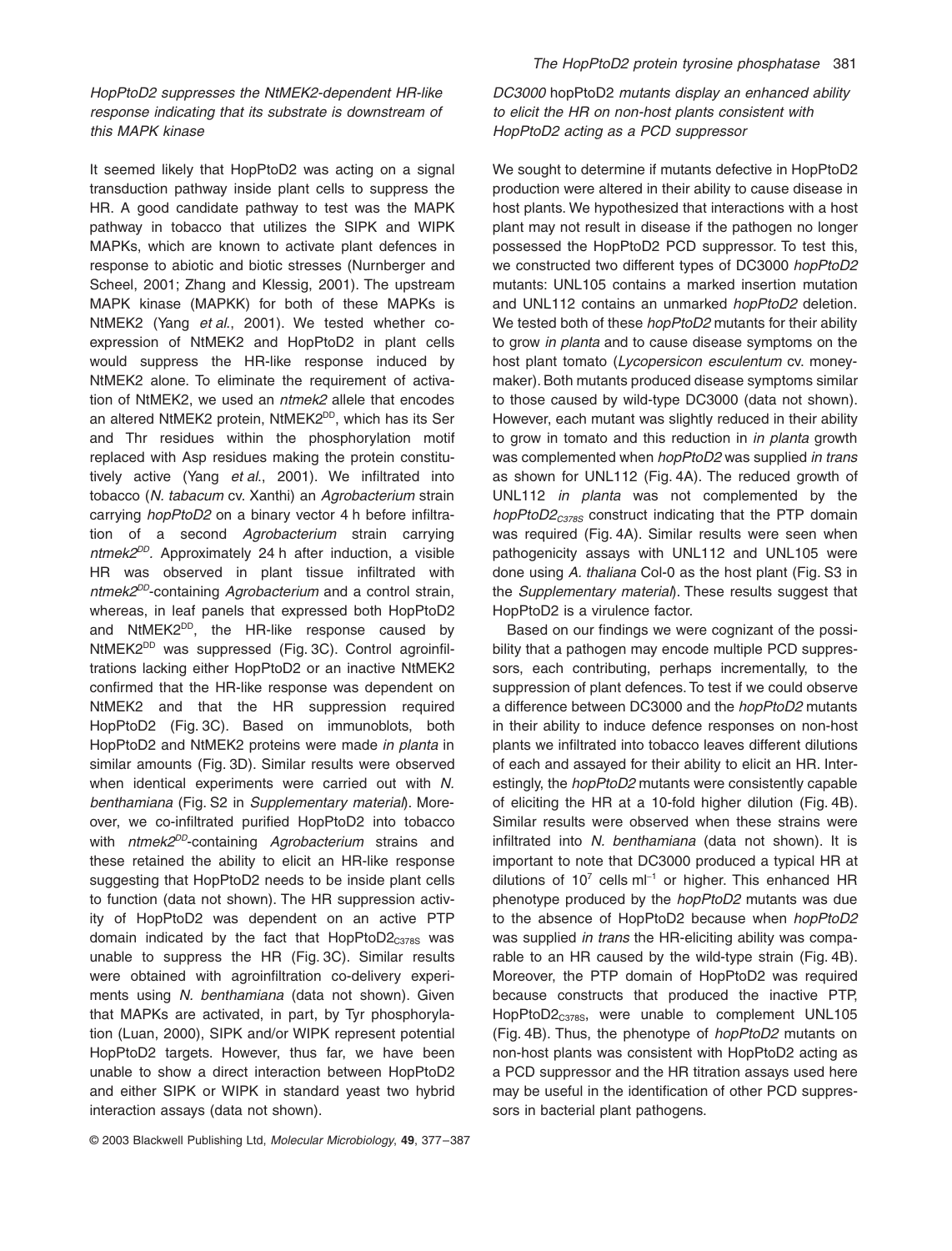

**Fig. 4.** DC3000 *hopPtoD2* mutants are reduced in bacterial growth in host tomato and have an enhanced ability to elicit an HR on non-host tobacco.

A and B. DC3000, a DC3000 *hrcC* mutant defective in type III secretion, and the *hopPtoD2* mutant UNL112 were dip-inoculated into tomato (A). Samples were taken over a 5-day period and bacteria were enumerated. Bacterial growth was reduced for UNL112 in tomato and the reduction was complemented when *hopPtoD2* was supplied *in trans* with pLN56, but not when pLN214 was used, which carries *hopPtoD2<sub>C378S</sub>*. Each assay was done at least three times and error bars indicate standard deviations.

B. *N. tabacum* cv. Xanthi leaves were infiltrated with *P. syringae* strains that were 10-fold serially diluted from  $10^8$  cells m $I^{-1}$ . The last dilution (10 $6$  cells m $11$ ) that resulted in an HR is shown. The following strains were infiltrated: DC3000; the *hopPtoD2* mutant, UNL105; UNL105 complemented with pLN56, which encodes a functional HopPtoD2; UNL105 complemented with pLN214 (phopPtoD2<sub>C378S</sub>). The HR was scored for each sample. At  $10^6$  cells m $I^{-1}$ , DC3000 produced a spotty HR (HR-), UNL105 and UNL105(phopPtoD2<sub>C378</sub>) produced a strong HR (HR +), and UNL105 (p*hopPtoD2*) produced no visible HR (No HR). The fraction underneath each picture indicates the number of times the results shown were observed over the number of times the experiment was performed. The results indicated that UNL105 elicited an enhanced HR and complementation required an active HopPtoD2 PTP.

## **Discussion**

We have shown that HopPtoD2 is a modular protein that contains an N-terminal domain from AvrPphD, a welldistributed Avr protein, and a C-terminal region that possesses PTP activity. The PTP domain appears to have a more limited distribution in *P. syringae* strains (Fig. 1). The modular nature of HopPtoD2 is reminiscent of several type III effectors from animal pathogens (Kaniga *et al*., 1996). One of these is the *Salmonella* effector SptP (Kaniga *et al*., 1996), which has an N-terminal domain that possesses GTPase-activating protein activity and is similar to N-terminal domains in the *Yersinia* spp. YopE effector (Cornelis, 2002) and the *P. aeruginosa* ExoS effector (Pederson *et al*., 1999). Like HopPtoD2, the SptP Cterminal domain is an active PTP as is the C-terminal domain of the *Yersinia*YopH effector. (Kaniga *et al*., 1996). Based on this precedent, it is plausible that the N-terminal domain of HopPtoD2 includes another enzymatic activity shared by the other AvrPphD homologues, whereas the C-terminal domains of the AvrPphD homologues, which are unrelated to HopPtoD2, may contain a different activity. Alternatively, the shared N-terminal domain of these proteins may carry only information required for secretion, translocation and targeting within host cells. Several animal cell targets for the SptP and YopH PTPs have been identified and both effectors modulate actin polymerization and pathogen uptake into host cells (Black and Bliska, 1997; Murli *et al*., 2001). Thus, the effects of these proteins on host cells will likely be different from the effects of HopPtoD2 on plants. However, the specific targets that these proteins act on may share significant similarities. For example, one function of SptP is to down-modulate the MAPK Erk (Murli *et al*., 2001). It will be important to compare and contrast these PTPs with HopPtoD2 to better understand HopPtoD2's role in plants.

We have demonstrated that the PTP activity of HopPtoD2 is required to suppress an HR that would normally occur in *N. benthamiana* in response to an avirulent *P. syringae* pathovar (Fig. 3A). Bacterial mixing experiments showed that this HR suppression phenotype was not simply a consequence of blocking or altering secretion of type III effectors from the bacterial cell as HR suppression still occurred when HopPtoD2 was present in only a subpopulation of the cells infiltrated (Fig. 3B). The HR suppression phenotype was also not an effect of interference between Avr proteins as HopPtoD2 transiently expressed in tobacco suppressed an HR-like response induced by an activated MAPK pathway (Fig. 3C). Indeed, these results suggest that HopPtoD2 functions inside plant cells to cause HR suppression through down-modulation of a MAPK pathway. We also demonstrated that DC3000 mutants defective in HopPtoD2 were reduced in their ability to grow *in planta* (Fig. 4A) and exhibited an enhanced ability to elicit an HR in HR titration assays when compared to wild-type DC3000 (Fig. 4B). Taken together, these phenotypes are also consistent with HopPtoD2 acting as an HR suppressor.

How does the PCD suppression activity contribute to *P. syringae* pathogenicity? It is possible that the role of HopPtoD2 is to suppress general defence responses that are activated when a resistant plant recognizes another type III effector as an Avr protein. Indeed, independently, another group has identified HopPtoD2 as a PTP and found that it also suppresses the defence-associated oxidative burst and induction of a pathogen-related protein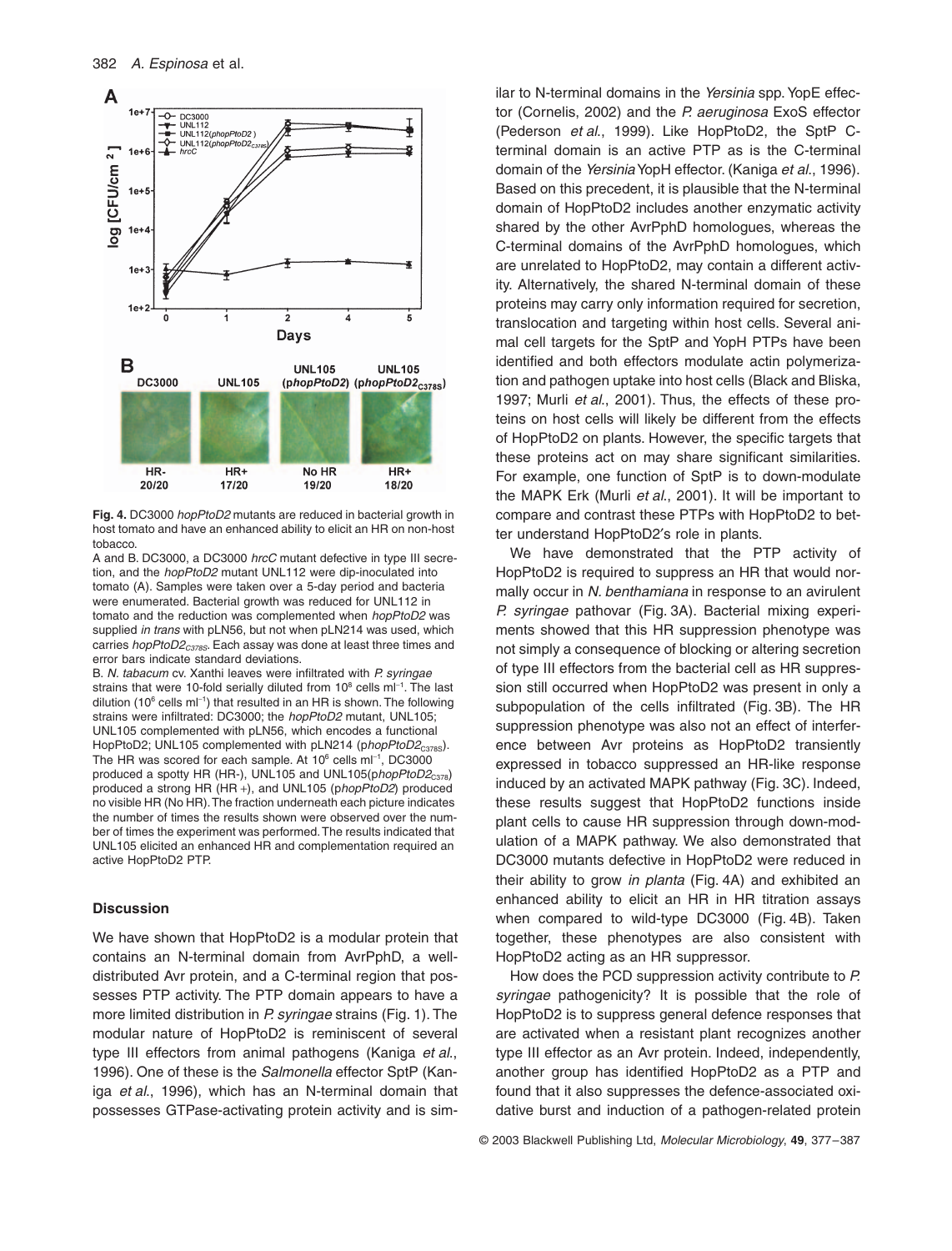(S. Hutcheson, pers. comm.). These results are consistent with HopPtoD2 acting as a suppressor of Avr-induced immunity.

However, another possibility is that HopPtoD2 is a more general defence suppressor that inhibits other defence responses induced by Avr proteins and pathogen-associated molecular patterns (PAMPs). Pathogen-associated molecular patterns are molecules, such as LPS or flagellin, which represent conserved molecular patterns that are unique to microorganisms. Insects, mammals and plants have receptor-based systems to recognize PAMPs (Boller, 1995; Medzhitov and Janeway, 2000). MAPK cascades appear to be involved in each of these recognition systems (Aderem and Ulevitch, 2000; Asai *et al*., 2002; Khush *et al*., 2002). In insects and mammals, the Toll or Toll-like receptors that are utilized in their innate immune systems have leucine rich repeat (LRR) domains. In plants, the flagellin PAMP is recognized by the LRR-containing receptor kinase FLS2, which resembles an R protein, Xa21, that recognizes a *Xanthomonas* Avr signal (Song *et al*., 1995; Gomez-Gomez *et al*., 2001). Thus, the innate immune systems that recognize PAMPs in plants share similarities to the R proteins, which recognize pathogen Avr proteins (Dangl and Jones, 2001). One difference between PAMP surveillance and Avr surveillance is that the latter also induces the HR. It will be interesting to determine whether HopPtoD2 can suppress the defence response initiated in response to flagellin. If so, it may indicate that HopPtoD2 can suppress defence responses that plant pathologists have typically referred to as non-host resistance (Heath, 2000b).

From an evolutionary perspective, it would be logical for the pathogen to evolve suppressors that act at convergence points of many defence pathways. By doing this, the pathogen would increase its likelihood of disabling a pathway that could potentially result in a successful defence response. Based on our findings that HopPtoD2 acts downstream of NtMEK2, this is a plausible mechanism of action. NtMEK2 activates the MAPKs SIPK and WIPK (Yang *et al*., 2001), which participate in the responses to many different abiotic and biotic plant stresses (Zhang and Klessig, 2001). It is not clear whether the HR elicited by avirulent bacteria on plants is equivalent to the HR-like response observed when  $NtMEK2^{DD}$  is expressed in tobacco. However, because HopPtoD2 suppresses both, our results support that they are related. Orthologues of NtMEK2, SIPK and WIPK were recently reported to be involved in the *Arabidopsis* FLS2-dependent defence response to flagellin (Asai *et al*., 2002). We are currently testing whether HopPtoD2 can act similarly on these MAPK cascades. To our knowledge, with the exception of MAPK activation, tyrosine kinases do not play a central role in immunity in plants. Thus, SIPK and WIPK constitute good candidate targets for HopPtoD2. Moreover, there have been reports implicating PTPs or DSPs in the negative regulation of *Arabidopsis* MAPKs (Gupta *et al*., 1998; Xu *et al*., 1998; Ulm *et al*., 2002). However, it is possible that other hitherto unknown targets exist that can be inactivated by PTPs. Future studies with HopPtoD2 may elucidate the defence-related MAPK pathways that function in plant defences.

The pioneering studies by Jackson *et al*. (1999) and Tsiamis *et al*. (2000) revealed that the *P.* s*. phaseolicola* effector proteins VirPphA, AvrPphC and AvrPphF were capable of blocking the HR. From our vantage point, it appears likely that these proteins are functioning in plants as suppressors of defence responses. Indeed, the VirPphA homologue in DC3000, AvrPtoB, was recently confirmed to act as a PCD suppressor (Abramovitch *et al*., 2003). How many of the *P. syringae* type III effectors are acting as PCD and/or general defence suppressors? The availability of the DC3000 genome should help us answer this question by facilitating the identification of PCD suppressors using genome-wide approaches. HopPtoD2 and other effectors that behave similarly will help us understand how plant pathogenic bacteria evade host defences and are likely to be important tools to dissect signal transduction pathways that control plant innate immunity.

#### **Experimental procedures**

#### *Bacterial strains and media*

 $E$ *scherichia coli* strain DH5 $\alpha$  was used for general cloning and DNA manipulations. *Pseudomonas s.* pv. *tomato* DC3000 and *P.* s*.* pv. *phaseolicola* NPS3121 strains were grown in King's B (KB) broth at 30∞C (King *et al*., 1954). *Escherichia coli* and *Agrobacterium tumefaciens* MOG101 (Hood *et al*., 1993) were grown in LB broth at 37∞C or 30∞C respectively. Antibiotics were used at the following concentrations (µg ml<sup>-1</sup>): rifampicin, 100; ampicillin, 100; gentamicin, 10; kanamycin, 50; and spectinomycin 50. The *hopPtoD2* nucleotide sequence has been deposited in the GenBank database under accession no. AY198373.

#### *Construction of plasmids*

*hopPtoD2* was cloned into the *Hin*dIII and *Bam*HI sites of pML122 (Labes *et al*., 1990) using PCR with the primers P423 and P374 resulting in pLN56. These primer sequences and all others used in this manuscript are provided in Table S1 in the *Supplementary material*. To construct pML122 derivatives that contained *hopPtoD2* with a mutation that altered the catalytic Cys<sub>378</sub> to Ser, we cloned *hopPtoD2* into pBluescript KS using the above primers and site-directed mutagenesis was performed on this construct, pLN349, using the Quik™ Change Mutagenesis Kit (Stratagene, La Jolla, CA) with the primers P538 and P539 according to the manufacturer's instructions. The *hopPtoD2* allele containing the mutation was cloned from pBluescript-KS into pML122 generating pLN214. pGEX-5X-1 (Amersham Pharmacia Biotech, Piscataway, NJ) derivatives containing *hopPtoD2* in frame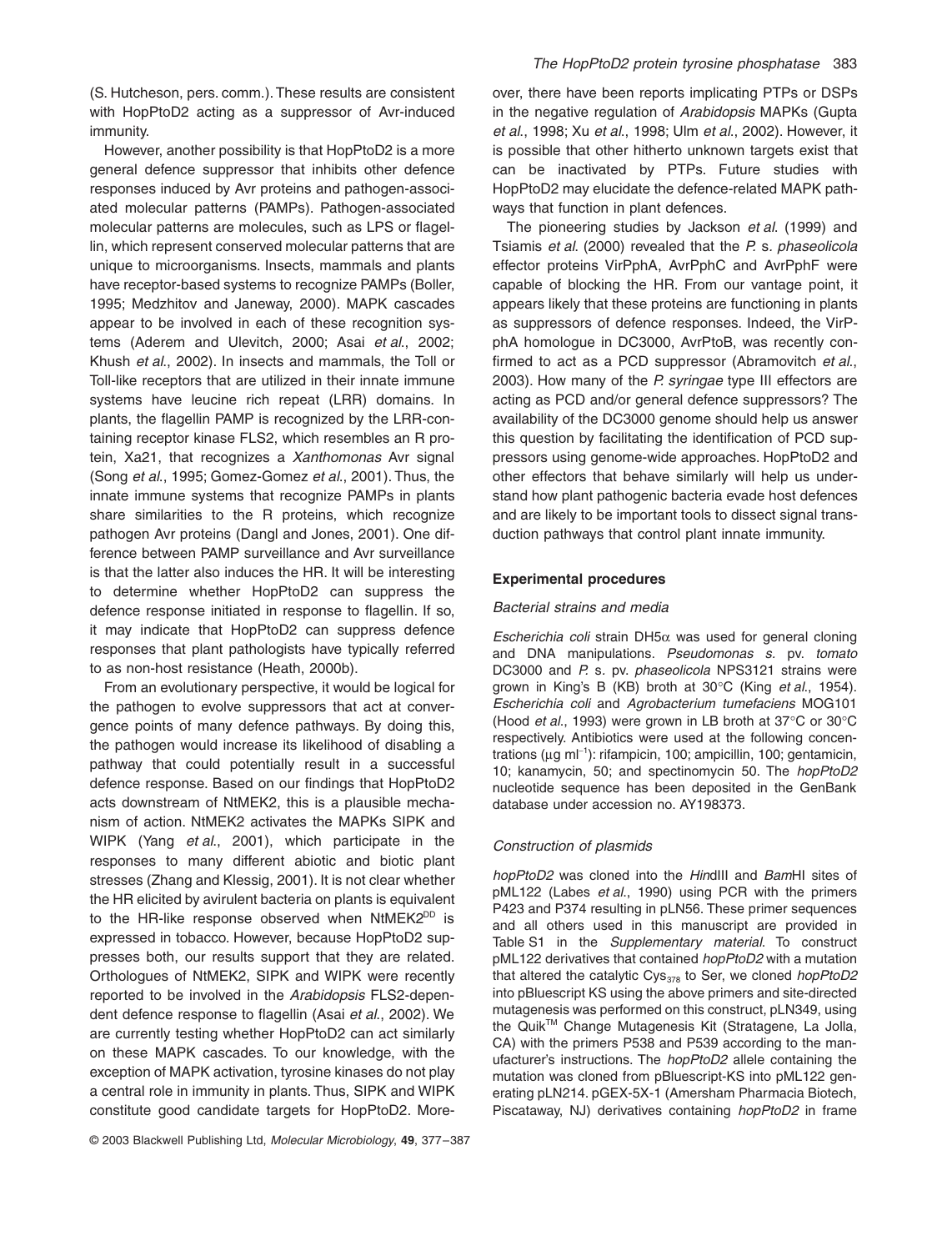with glutathione S-transferase (GST) were constructed as follows. The coding region of *hopPtoD2* was amplified by PCR from DC3000 using primers P490 and P460. The amplified fragment was digested with *Eco*RI and *Xho*I and cloned into pGEX-5X-1 resulting in pLN173. Site-directed mutagenesis was performed on pLN173 using the Quik™ Change Kit (Stratagene) using the same primers as described above resulting in pLN234. *hopPtoD2* was PCR-cloned into the pENTR/D-TOPO vector (Invitrogen) using the primers P957 and P958 resulting in pLN560. The *hopPtoD2* insert in pLN560 was transferred to pLN462 using Gateway Technology (Invitrogen) resulting in pLN592. pLN462 is a modified binary pPZP212 vector (Hajdukiewicz *et al*., 1994) compatible with Gateway Technology, and also containing a 35S promoter and a haemagglutinin epitope sequence flanking one of the *att*R sites. A *hopPtoD2* allele that possesses the catalytic Cys<sub>378</sub> to a Ser mutation was cloned into pLN462 using a similar strategy as described above resulting in pLN628.

## *Construction of DC3000* hopPtoD2 *mutants*

We made two independent mutants defective in *hopPtoD2* using different strategies. In the first, we cloned an internal fragment of *hopPtoD2* into *Xcm*I digested pKnockout- $\Omega$ (Windgassen *et al*., 2000) using the primer P162 and P163. The resulting construct, pLN5, was conjugated into DC3000 by triparental mating using spectinomycin as selection for the plasmid marker. The *hopPtoD2* mutant UNL105 was confirmed with primers that flank the *hopPtoD2* coding region. In the second strategy, we constructed an unmarked *hopPtoD2* deletion mutation by using the suicide vector pKNG101 (Kaniga *et al*., 1991), which contains the *sacB* gene and allows selection for plasmid loss. Polymerase chain reaction fragments representing upstream and downstream regions of the *hopPtoD2* coding region were amplified using the following primer sets: P280 and P281, with *Sal*I and *Sma*I sites, respectively; and P282 and P283, with *Sma*I and *Xba*I sites respectively. These fragments were separately cloned into pKNG101 resulting in construct pLN357. pLN357 was mobilized into DC3000 by triparental mating and recombination of the plasmid into the DC3000 genome was selected for with streptomycin. Transconjugates were picked onto KB plates containing 5% sucrose to select for plasmid eviction. To identify the *hopPtoD2* mutant UNL112, we used primers that flank the *hopPtoD2* coding region.

## *DNA gel blots*

Total DNA was digested with restriction enzymes and separated by electrophoresis and transferred to Immobilon-Ny+ membrane (Millipore, Bedford, MA). Hybridizations were carried out at 55∞C in hybridization solution [7% sodium dodecyl sulphate (SDS), 2 mM EDTA and 0.5 M  $Na<sub>2</sub>HPO<sub>4</sub>$ . The probe corresponding to the AvrPphD domain was PCR amplified using the primers P437 and P425. The fragment containing the PTP nucleotide sequence was PCR amplified with the primers P406 and P438. Membranes were washed twice in a solution containing  $0.1\%$  SDS and  $1 \times$  SSC. Membranes were exposed to film for approximately 12 h.

#### *Affinity purification of recombinant HopPtoD2*

To purify HopPtoD2 we made a construct that fused the 5' end of *hopPtoD2* with the glutathione S-transferase (GST) gene. Bacterial cultures expressing this construct were grown to mid-log phase and induced with  $0.1$  mM isopropyl  $\beta$ -Dthiogalactopyranoside at 37∞C overnight. Bacterial cells were pelleted and resuspended in ice cold lysis buffer containing 50 mM Tris-HCl pH 8.0, 1 mM EDTA, a protease inhibitor cocktail tablet (Roche, Indianapolis, IN) and 100 mM NaCl. To renature GST-HopPtoD2 from inclusion bodies, we followed a protocol described by Berndt and Cohen (1990). The dialysate was aliquoted and stored at  $-20^{\circ}$ C until used. To purify GST-HopPtoD2 from lysates by affinity chromatography, we used Microspin GST Purification Module following the instructions from the manufacturer (Amersham Pharmacia Biotech).

## *Phosphatase assays*

To study the PTP activity of HopPtoD2, a non-radioactive PTP assay kit was used (Cat. No. PTP101; Sigma, St Louis, MO), following the manufacturer's instructions. Briefly, the assay is based on the liberation of phosphate from Tyr-phosphorylated peptide substrates from either the insulin receptor or EGF receptor. The generated inorganic phosphate can be quantified using spectrophotometry at 620 nm. As a positive control, one unit of purified protein tyrosine phosphatase  $1\beta$ (Cat. No. P-7365; Sigma, St Louis, MO) was used. To determine whether GST-HopPtoD2 possessed Ser/Thr phosphatase activity, we used an assay kit from New England Biolabs (Cat. No. P0780S; Beverly, MA). This assay is based on the dephosphorylation of <sup>32</sup>P-labelled myelin basic protein (MBP), which is phosphorylated at multiple Ser and Thr residues. Affinity-purified GST-HopPtoD2 samples were tested for Ser/Thr phosphatase activity by mixing with 32P-MBP in phosphatase buffer. Liberated  $^{32}P$  in the TCA supernatants was measured using a liquid scintillation counter.

## *Plant bioassays*

DC3000 strains were assessed for their ability to cause disease symptoms and multiply *in planta* by dipping tomato (*Lycopersicon esculentum* cv. moneymaker) plants into bacterial suspensions that were adjusted to an  $OD<sub>600</sub>$  of 0.2 in 10 mM MgCl<sub>2</sub> containing 0.02% Silwet L-77 (Lehle Seeds, Round Rock, TX) and enumerated as previously described (Alfano *et al*., 2000). DC3000 strains were tested for their ability to elicit an HR on *Nicotiana tabacum* cv. Xanthi by infiltrating strains adjusted to an  $OD_{600}$  of 0.2 along with 10fold serially diluted samples with needleless syringe. Avirulent *P.* s*. phaseolicola* NPS3121 (*Pph*) carrying either *hopPtoD2* alleles or vector controls were adjusted to an OD<sub>600</sub> of 0.2 in 10 mM MgCl<sub>2</sub> and infiltrated into *N. benthamiana* leaves. For mixing experiments involving two different *Pph* strains, *Pph* carrying *hopPtoD2 in trans* was infiltrated 4 h before the *Pph* carrying the vector control. The leaves were assessed for the development of an HR after 24 h. *Agrobacterium*-mediated transient expression experiments were done by infiltrating A. tumefaciens MOG101 at an OD<sub>600</sub> of 0.4 into *N. benthamiana* and *N. tabacum* cv. Xanthi plants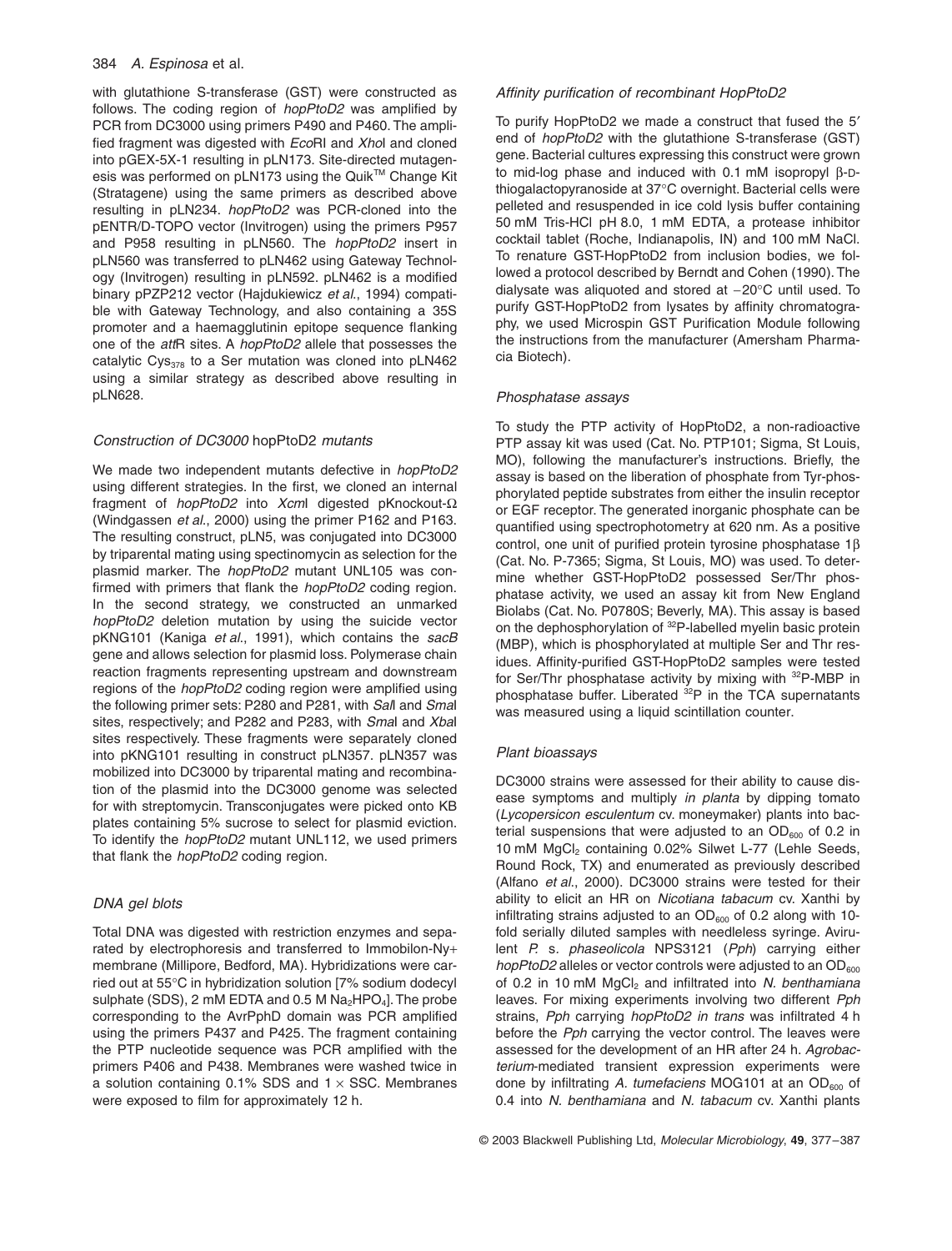using a needleless syringe as described (Van den Ackerveken *et al*., 1996). *hopPtoD2* alleles were carried on the binary vector pPZP212 (Hajdukiewicz *et al*., 1994) and expressed from a constitutive 35S promoter. The *ntmek2* alleles encoding the constitutively active NtMEK2<sup>DD</sup> were expressed from a dexamethasone (DEX) inducible promoter on pTA7002 (Yang *et al*., 2001) and were induced with DEX as previously described (Aoyama and Chua, 1997). For coexpression experiments, *Agrobacterium* strains carrying *hopPtoD2* were infiltrated 4 h before infiltration of the NtMEK2 carrying strains.

#### **Acknowledgements**

We thank K. Jaeger for the pKnockout- $\Omega$  plasmid, S. Zhang for providing us with the NtMEK2 constructs and D. Klessig for providing us with SIPK and WIPK constructs. We also thank J. Stone and R. Chollett for helpful suggestions concerning HopPtoD2 purification and K. van Dijk, T. Petnicki-Ocwieja and S. T. Chancey for reviewing the manuscript. This work was supported by the National Science Foundation (NSF) Plant Genome Research Program Cooperative Agreement DBI-0077622 and NSF Grant IBN-0096348.

#### **Supplementary material**

The following material is available from <http://www.blackwellpublishing.com/products/journals/> suppmat/mmi/mmi3588/mmi3588sm.htm

**Fig. S1.** Structure and sequence alignment of HopPtoD2.

**Fig. S2.** *Agrobacterium*-mediated transient expression of HopPtoD2 suppresses the cell death induced by the NtMEK2 MAPKK.

**Fig. S3.** DC3000 *hopPtoD2* mutants are reduced in bacterial growth in host *A. thaliana* Col-0.

**Table S1**. PCR primer sequences used in experimental procedures.

#### **References**

- Abramovitch, R.B., Kim, Y.J., Chen, S., Dickman, M.B., and Martin, G.B. (2003) *Pseudomonas* type III effector AvrPtoB induces plant disease susceptibility by inhibition of host programmed cell death. *EMBO J* **22:** 60–69.
- Aderem, A., and Ulevitch, R.J. (2000) Toll-like receptors in the induction of the innate immune response. *Nature* **406:** 782–787.
- Alfano, J.R., and Collmer, A. (1997) The type III (Hrp) secretion pathway of plant pathogenic bacteria: Trafficking harpins, Avr proteins, and death. *J Bacteriol* **179:** 5655– 5662.
- Alfano, J.R., Charkowski, A.O., Deng, W., Badel, J.L., Petnicki-Ocwieja, T., van Dijk, K., and Collmer, A. (2000) The *Pseudomonas syringae* Hrp pathogenicity island has a tripartite mosaic structure composed of a cluster of type III secretion genes bounded by exchangeable effector and conserved effector loci that contribute to parasitic fitness and pathogenicity in plants. *Proc Natl Acad Sci USA* **97:** 4856–4861.
- Altschul, S.F., Madden, T.L., Schäffer, A.A., Zhang, J., Zhang, Z., Miller, W., and Lipman, D.J. (1997) Gapped BLAST and PSI-BLAST: a new generation of protein database search programs. *Nucleic Acids Res* **25:** 3389–3402.
- Aoyama, T., and Chua, N.-H. (1997) A glucocorticoidmediated transcriptional induction system in transgenic plants. *Plant J* **11:** 605–612.
- Arnold, D.L., Gibbon, M.J., Jackson, R.W., Wood, J.R., Brown, J., Mansfield, J.W., Taylor, J.D., and Vivian, A. (2001) Molecular characterization of *avrPphD*, a widelydistributed gene from *Pseudomonas syringae* pv. *phaseolicola* involved in non-host recognition by pea (*Pisium sativum*). *Physiol Mol Plant Pathol* **58:** 55–62.
- Asai, T., Tena, G., Plotnikova, J., Willmann, M.R., Chiu, W.-L., Gomez-Gomez, L., *et al.* (2002) MAP kinase signalling cascade in *Arabidopsis* innate immunity. *Nature* **415:** 977–983.
- Badel, J.L., Charkowski, A.O., Deng, W.-L., and Collmer, A. (2002) A gene in the *Pseudomonas syringae* pv. *tomato* Hrp pathogenicity island conserved effector locus, *hopPtoA1*, contributes to efficient formation of bacterial colonies *in planta* and is duplicated elsewhere in the genome. *Mol Plant -Microbe Interact* **15:** 1014–1024.
- Berndt, N., and Cohen, P.T. (1990) Renaturation of protein phosphatase 1 expressed at high levels in insect cells using a baculovirus vector. *Eur J Biochem* **190:** 291–297.
- Black, D., and Bliska, J.B. (1997) Identification of p130<sup>Cas</sup> as a substrate of Yersinia YopH (Yop51), a bacterial protein tyrosine phosphatase that translocates into mammalian cells and targets focal adhesions. *EMBO J* **16:** 2730–2744.
- Boch, J., Joardar, V., Gao, L., Robertson, T.L., Lim, M., and Kunkel, B.N. (2002) Identification of *Pseudomonas syringae* pv. *tomato* genes induced during infection of *Arabidopsis thaliana*. *Mol Microbiol* **44:** 73–88.
- Boller, T. (1995) Chemoperception of microbial signals in plant cells. *Annu Rev Plant Physiol Plant Mol Biol* **46:** 189– 214.
- Chen, Z., Kloek, A.P., Boch, J., Katagiri, F., and Kunkel, B.N. (2000) The *Pseudomonas syringae avrRpt2* gene product promotes pathogen virulence from inside plant cells. *Mol Plant-Microbe Interact* **13:** 1312–1321.
- Cohn, J., Sessa, G., and Martin, G.B. (2001) Innate immunity in plants. *Curr Opin Immunol* **13:** 55–62.
- Collmer, A., Lindeberg, M., Petnicki-Ocwieja, T., Schneider, D., and Alfano, J.R. (2002) Genomic mining type III secretion system effectors in *Pseudomonas syringae* yields new picks for all TTSS prospectors. *Trends Microbiol* **10:** 462– 470.
- Cornelis, G.R. (2002) Yersinia type III secretion: send in the effectors. *J Cell Biol* **158:** 401–408.
- Dangl, J.L., and Jones, J.D.G. (2001) Plant pathogens and integrated defence responses to infection. *Nature* **411:** 826–833.
- Denu, J.M., Stuckey, J.A., Saper, M.A., and Dixon, J.E. (1996) Form and function in protein dephosphorylation. *Cell* **87:** 361–364.
- Fouts, D.E., Abramovitch, R.B., Alfano, J.R., Baldo, A.M., Buell, C.R., Cartinhour, S., *et al.* (2002) Genomewide identification of *Pseudomonas syringae* pv. *tomato* DC3000 promoters controlled by the HrpL alternative sigma factor. *Proc Natl Acad Sci USA* **99:** 2275–2280.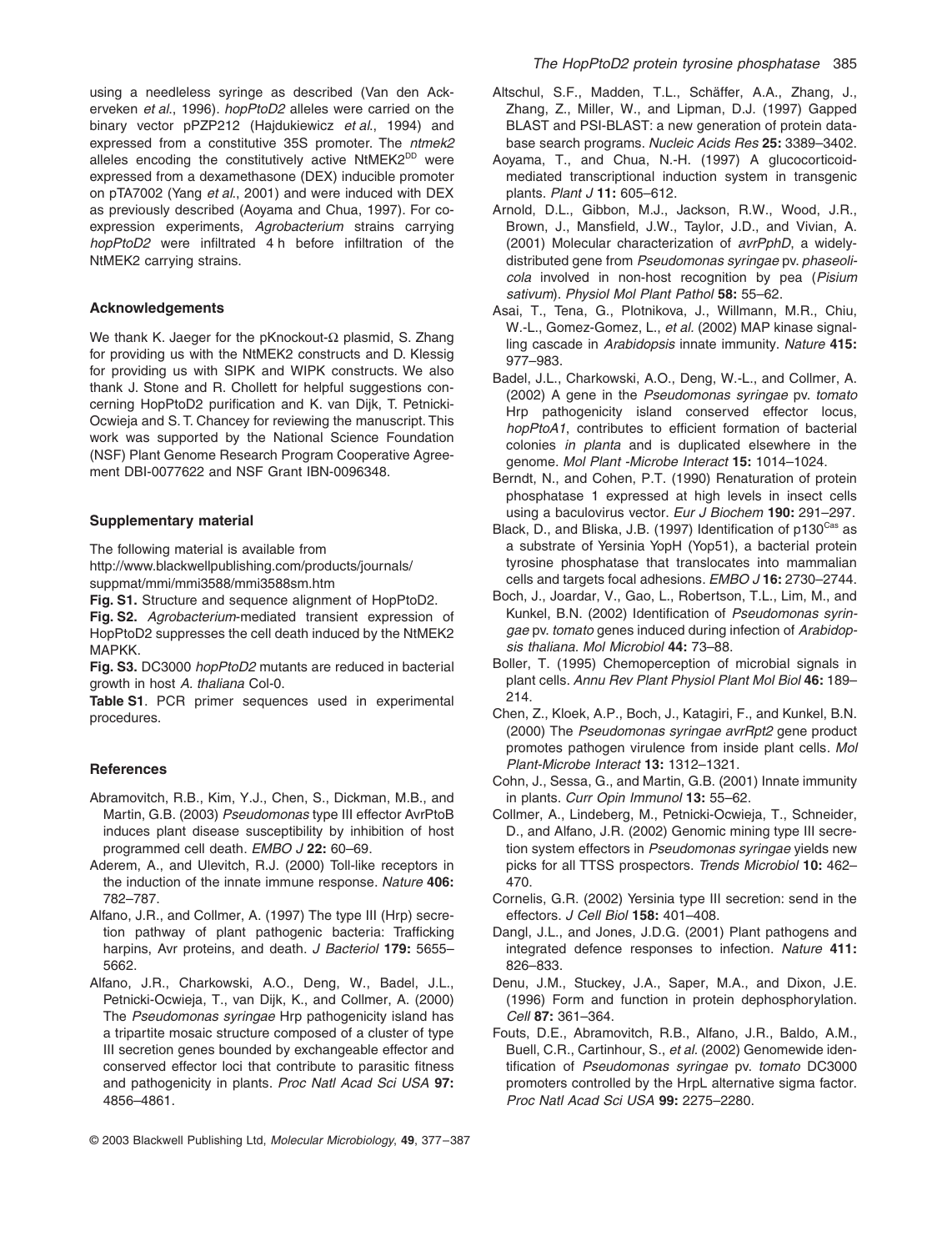- Galán, J.E., and Collmer, A. (1999) Type III secretion machines: bacterial devices for protein delivery into host cells. *Science* **284:** 1322–1328.
- Gomez-Gomez, L., Bauer, Z., and Boller, T. (2001) Both the extracellular leucine-rich repeat domain and the kinase activity of FLS2 are required for flagellin binding and signaling in arabidopsis. *Plant Cell* **13:** 1155–1163.
- Goodman, R.N., and Novacky, A.J. (1994) *The Hypersensitive Reaction of Plants to Pathogens: a Resistance Phenomenon.* St Paul: APS Press.
- Guo, M., Manulis, S., Mor, H., and Barash, I. (2002) The presence of diverse IS elements and an *avrPphD* homologue that acts as a virulence factor on the pathogenicity plasmid of *Erwinia herbicola* pv. *Gypsophilae*. *Mol Plant-Microbe Interact* **15:** 709–716.
- Gupta, R., Huang, Y., Kieber, J., and Luan, S. (1998) Identification of a dual-specificity protein phosphatase that inactivates a MAP kinase from Arabidopsis. *Plant J* **16:** 581–589.
- Guttman, D.S., Vinatzer, B.A., Sarkar, S.F., Ranall, M.V., Kettler, G., and Greenberg, J.T. (2002) A functional screen for the type III (Hrp) secretome of the plant pathogen *Pseudomonas syringae*. *Science* **295:** 1722–1726.
- Hajdukiewicz, P., Svab, Z., and Maliga, P. (1994) The small, versatile pPZP family of *Agrobacterium* binary vectors for plant transformation. *Plant Mol Biol* **25:** 989–994.
- Heath, M.C. (2000a) Hypersensitive response-related death. *Plant Mol Biol* **44:** 321–334.
- Heath, M.C. (2000b) Nonhost resistance and nonspecific plant defences. *Curr Opin Plant Biol* **3:** 315–319.
- Hood, E.E., Gelvin, S.B., Melchers, L.S., and Hoekema, A. (1993) New *Agrobacterium* helper plasmids for gene transfer to plants. *Transgen Res* **2:** 208–218.
- Jackson, R.W., Athanassopoulos, E., Tsiamis, G., Mansfield, J.W., Sesma, A., Arnold, D.L., *et al.* (1999) Identification of a pathogenicity island, which contains genes for virulence and avirulence, on a large native plasmid in the bean pathogen *Pseudomonas syringae* pathovar phaseolicola. *Proc Natl Acad Sci USA* **96:** 10875–10880.
- Jakobek, J.L., Smith, J.A., and Lindgren, P.B. (1993) Suppression of bean defense responses by *Pseudomonas syringae*. *Plant Cell* **5:** 57–63.
- Kaniga, K., Delor, I., and Cornelis, G. (1991) A wide-hostrange suicide vector for improving reverse genetics in gram-negative bacteria: inactivation of the *blaA* gene of *Yersinia enterocolitica*. *Gene* **109:** 137–142.
- Kaniga, K., Uralil, J., Bliska, J.B., and Galán, J.E. (1996) A secreted protein tyrosine phosphatase with modular effector domains in the bacterial pathogen *Salmonella typhimurium*. *Mol Microbiol* **21:** 633–641.
- Keen, N.T. (1990) Gene-for-gene complementarity in plant– pathogen interactions. *Annu Rev Genet* **24:** 447–463.
- Kelley, L.A., MacCallum, R.M., and Sternberg, M.J. (2000) Enhanced genome annotation using structural profiles in the program 3D-PSSM. *J Mol Biol* **299:** 499–520.
- Khush, R.S., Leulier, F., and Lemaitre, B. (2002) Immunology. Pathogen surveillance-the flies have it. *Science* **296:** 273–275.
- King, E.O., Ward, M.K., and Raney, D.E. (1954) Two simple media for the demonstration of pyocyanin and fluorescein. *J Laboratory Med* **22:** 301–307.
- Labes, M., Puhler, A., and Simon, R. (1990) A new family of RSF1010-derived expression and *lac*-fusion broad-hostrange vectors for Gram-negative bacteria. *Gene* **89:** 37– 46.
- Luan, S. (2000) Protein phosphatases: Structure, regulation, and function. *Adv Bot Res* **32:** 67–107.
- Mackey, D., Holt, B.F. III, Wiig, A., and Dangl, J.L. (2002) RIN4 interacts with *Pseudomonas syringae* type III effector molecules and is required for RPM1-mediated resistance in *Arabidopsis*. *Cell* **108:** 743–754.
- Medzhitov, R., and Janeway, C. Jr (2000) The Toll receptor family and microbial recognition. *Trends Microbiol* **8:** 452– 456.
- Murli, S., Watson, R.O., and Galan, J.E. (2001) Role of tyrosine kinases and the tyrosine phosphatase SptP in the interaction of Salmonella with host cells. *Cell Microbiol* **3:** 795–810.
- Noel, L., Thieme, F., Nennstiel, D., and Bonas, U. (2001) cDNA-AFLP analysis unravels a genome-wide *hrpG*regulon in the plant pathogen *Xanthomonas campestris* pv. *Vesicatoria*. *Mol Microbiol* **41:** 1271–1281.
- Nurnberger, T., and Scheel, D. (2001) Signal transmission in the plant immune response. *Trends Plant Sci* **6:** 372–379.
- Orth, K., Xu, Z., Mudgett, M.B., Bao, Z.Q., Palmer, L.E., Bliska, J.B., *et al.* (2000) Disruption of signaling by *Yersinia* effector YopJ, a ubiquitin-like protein protease. *Science* **290:** 1594–1597.
- Pederson, K.J., Vallis, A.J., Aktories, K., Frank, D.W., and Barbieri, J.T. (1999) The amino-terminal domain of *Pseudomonas aeruginosa* ExoS disrupts actin filaments via small-molecular-weight GTP-binding proteins. *Mol Microbiol* **32:** 393–401.
- Petnicki-Ocwieja, T., Schneider, D.J., Tam, V.C., Chancey, S.T., Shan, L., Jamir, Y., *et al.* (2002) Genomewide identification of proteins secreted by the Hrp type III protein secretion system of *Pseudomonas syringae* pv. *tomato* DC3000. *Proc Natl Acad Sci USA* **99:** 7652– 7657.
- Reuber, T.L., and Ausubel, F.M. (1996) Isolation of Arabidopsis genes that differentiate between resistance responses mediated by the RPS2 and RPM1 disease resistance genes. *Plant Cell* **8:** 241–249.
- Ritter, C., and Dangl, J.L. (1996) Interference between two specific pathogen recognition events mediated by distinct plant disease resistance genes. *Plant Cell* **8:** 251–257.
- Ronald, P.C., and Staskawicz, B. (1988) The avirulence gene *avrBs1* from *Xanthomonas campestris* pv. *vesicatoria* encodes a 50-kD protein. *Mol Plant–Microbe Interact* **1:** 191–198.
- Salanoubat, M., Genin, S., Artiguenave, F., Gouzy, J., Mangenot, S., Arlat, M., *et al.* (2002) Genome sequence of the plant pathogen *Ralstonia solanacearum*. *Nature* **415:** 497–502.
- Shan, L., He, P., Zhou, J., and Tang, X. (2000) A cluster of mutations disrupt avirulence but not the virulence function of AvrPto. *Mol Plant–Microbe Interact* **13:** 592–598.
- Shao, F., Merritt, P.M., Bao, Z., Innes, R.W., and Dixon, J.E. (2002) A *Yersinia* effector and a *Pseudomonas* avirulence protein define a family of cysteine proteases functioning in bacterial pathogenesis. *Cell* **109:** 575–588.

Somssich, I.E., and Hahlbrock, K. (1998) Pathogen defence